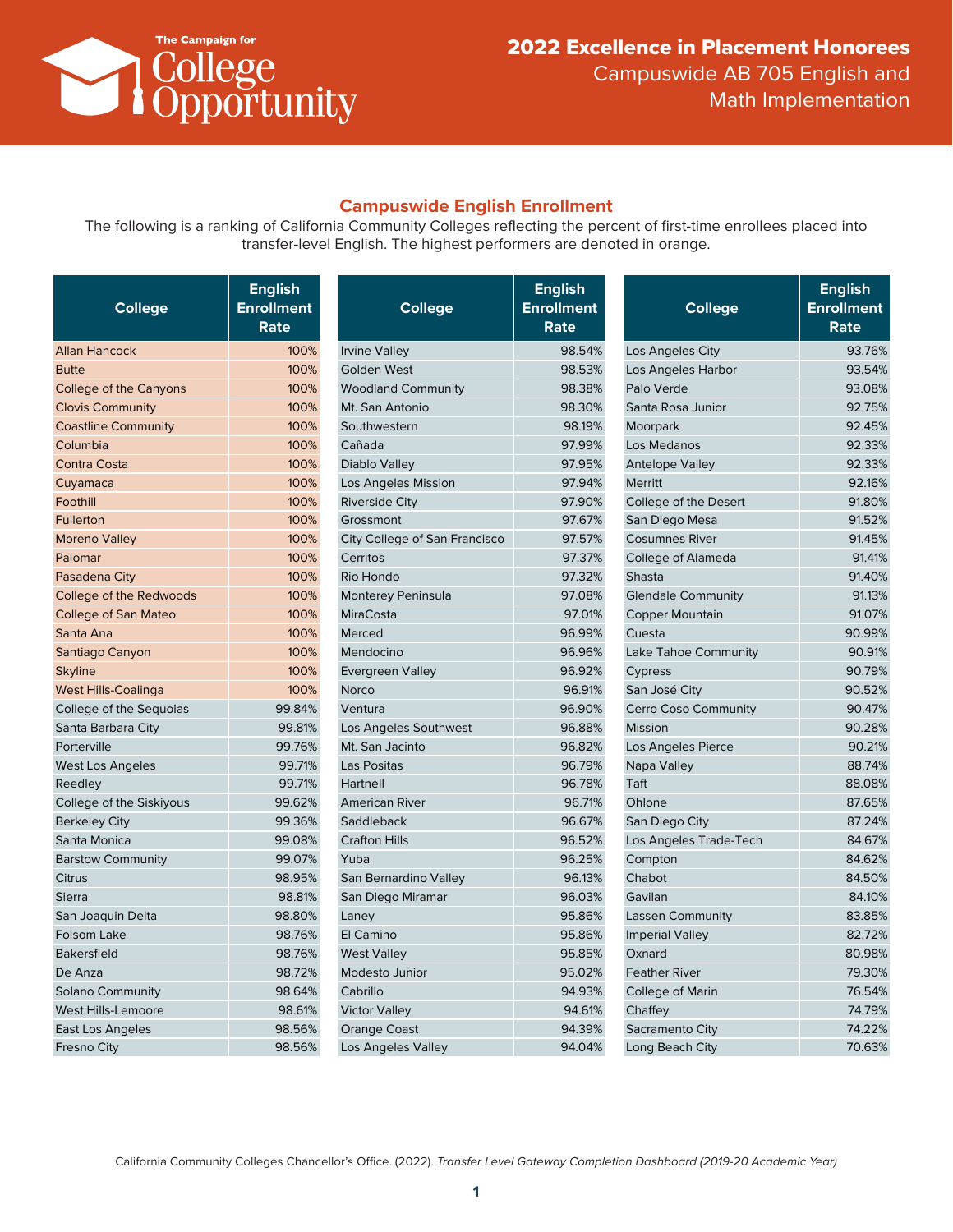

### **Campuswide English Success**

The following is a ranking of California Community Colleges reflecting the percent of students completing transfer-level English within one year of their initial enrollment in an English course. The highest performers are denoted in orange.

| <b>College</b>              | <b>English</b><br><b>Success</b><br>Rate | <b>College</b>            | <b>English</b><br><b>Success</b><br>Rate | <b>College</b>                | <b>English</b><br><b>Success</b><br><b>Rate</b> |
|-----------------------------|------------------------------------------|---------------------------|------------------------------------------|-------------------------------|-------------------------------------------------|
| San Diego Miramar           | 84.59%                                   | <b>West Valley</b>        | 71.14%                                   | College of the Desert         | 64.31%                                          |
| De Anza                     | 82.84%                                   | College of the Redwoods   | 70.98%                                   | Norco                         | 64.20%                                          |
| Saddleback                  | 81.48%                                   | Mt. San Antonio           | 70.59%                                   | <b>Riverside City</b>         | 63.72%                                          |
| <b>Coastline Community</b>  | 80.81%                                   | <b>Citrus</b>             | 70.47%                                   | <b>Allan Hancock</b>          | 63.56%                                          |
| <b>Irvine Valley</b>        | 80.03%                                   | <b>Berkeley City</b>      | 70.45%                                   | Napa Valley                   | 63.32%                                          |
| San Diego Mesa              | 78.98%                                   | <b>Woodland Community</b> | 70.45%                                   | Taft                          | 62.88%                                          |
| Foothill                    | 78.90%                                   | Cañada                    | 70.33%                                   | Laney                         | 62.59%                                          |
| Santa Barbara City          | 77.91%                                   | College of Alameda        | 70.31%                                   | Shasta                        | 62.42%                                          |
| Diablo Valley               | 77.40%                                   | El Camino                 | 70.26%                                   | College of Marin              | 62.32%                                          |
| Folsom Lake                 | 77.06%                                   | <b>Mission</b>            | 69.27%                                   | City College of San Francisco | 61.77%                                          |
| Southwestern                | 76.89%                                   | College of the Sequoias   | 69.02%                                   | Rio Hondo                     | 61.76%                                          |
| Cuyamaca                    | 75.91%                                   | <b>Barstow Community</b>  | 68.89%                                   | San José City                 | 61.59%                                          |
| <b>Skyline</b>              | 75.88%                                   | Merritt                   | 68.87%                                   | Chabot                        | 61.50%                                          |
| College of the Canyons      | 75.70%                                   | Santa Rosa Junior         | 68.86%                                   | <b>Monterey Peninsula</b>     | 60.82%                                          |
| Las Positas                 | 75.51%                                   | <b>American River</b>     | 68.75%                                   | Modesto Junior                | 59.87%                                          |
| Moorpark                    | 75.33%                                   | <b>Butte</b>              | 68.70%                                   | <b>West Los Angeles</b>       | 59.80%                                          |
| <b>MiraCosta</b>            | 74.80%                                   | West Hills-Lemoore        | 68.52%                                   | Chaffey                       | 59.51%                                          |
| San Diego City              | 73.98%                                   | Cuesta                    | 68.38%                                   | East Los Angeles              | 59.27%                                          |
| <b>Crafton Hills</b>        | 73.96%                                   | Los Angeles Pierce        | 68.11%                                   | Oxnard                        | 59.13%                                          |
| Mendocino                   | 73.86%                                   | Mt. San Jacinto           | 67.49%                                   | Yuba                          | 59.13%                                          |
| Columbia                    | 73.57%                                   | <b>Cosumnes River</b>     | 67.49%                                   | Merced                        | 59.11%                                          |
| Grossmont                   | 73.19%                                   | Hartnell                  | 67.48%                                   | Reedley                       | 57.92%                                          |
| Golden West                 | 73.03%                                   | West Hills-Coalinga       | 67.21%                                   | Santa Ana                     | 57.58%                                          |
| Fullerton                   | 72.65%                                   | <b>Evergreen Valley</b>   | 66.85%                                   | <b>Victor Valley</b>          | 57.56%                                          |
| College of San Mateo        | 72.54%                                   | Los Angeles Harbor        | 66.84%                                   | <b>Fresno City</b>            | 57.15%                                          |
| Santa Monica                | 72.49%                                   | <b>Lassen Community</b>   | 66.67%                                   | Gavilan                       | 57.01%                                          |
| <b>Glendale Community</b>   | 72.46%                                   | San Joaquin Delta         | 66.62%                                   | San Bernardino Valley         | 56.97%                                          |
| Sierra                      | 72.40%                                   | College of the Siskiyous  | 66.54%                                   | Sacramento City               | 55.28%                                          |
| Moreno Valley               | 72.31%                                   | Los Medanos               | 66.51%                                   | Long Beach City               | 54.88%                                          |
| Pasadena City               | 72.11%                                   | Cabrillo                  | 66.49%                                   | Los Angeles City              | 54.19%                                          |
| <b>Clovis Community</b>     | 71.99%                                   | <b>Antelope Valley</b>    | 66.18%                                   | Los Angeles Mission           | 53.96%                                          |
| <b>Cerro Coso Community</b> | 71.96%                                   | Cerritos                  | 65.94%                                   | <b>Bakersfield</b>            | 53.81%                                          |
| Ventura                     | 71.96%                                   | Porterville               | 65.65%                                   | <b>Feather River</b>          | 52.34%                                          |
| Lake Tahoe Community        | 71.72%                                   | <b>Copper Mountain</b>    | 65.64%                                   | Los Angeles Trade-Tech        | 52.17%                                          |
| <b>Solano Community</b>     | 71.49%                                   | Ohlone                    | 65.50%                                   | Palo Verde                    | 51.21%                                          |
| Palomar                     | 71.46%                                   | <b>Orange Coast</b>       | 64.81%                                   | <b>Imperial Valley</b>        | 47.57%                                          |
| Santiago Canyon             | 71.34%                                   | Contra Costa              | 64.67%                                   | Compton                       | 43.86%                                          |
| Cypress                     | 71.16%                                   | Los Angeles Valley        | 64.64%                                   | Los Angeles Southwest         | 40.92%                                          |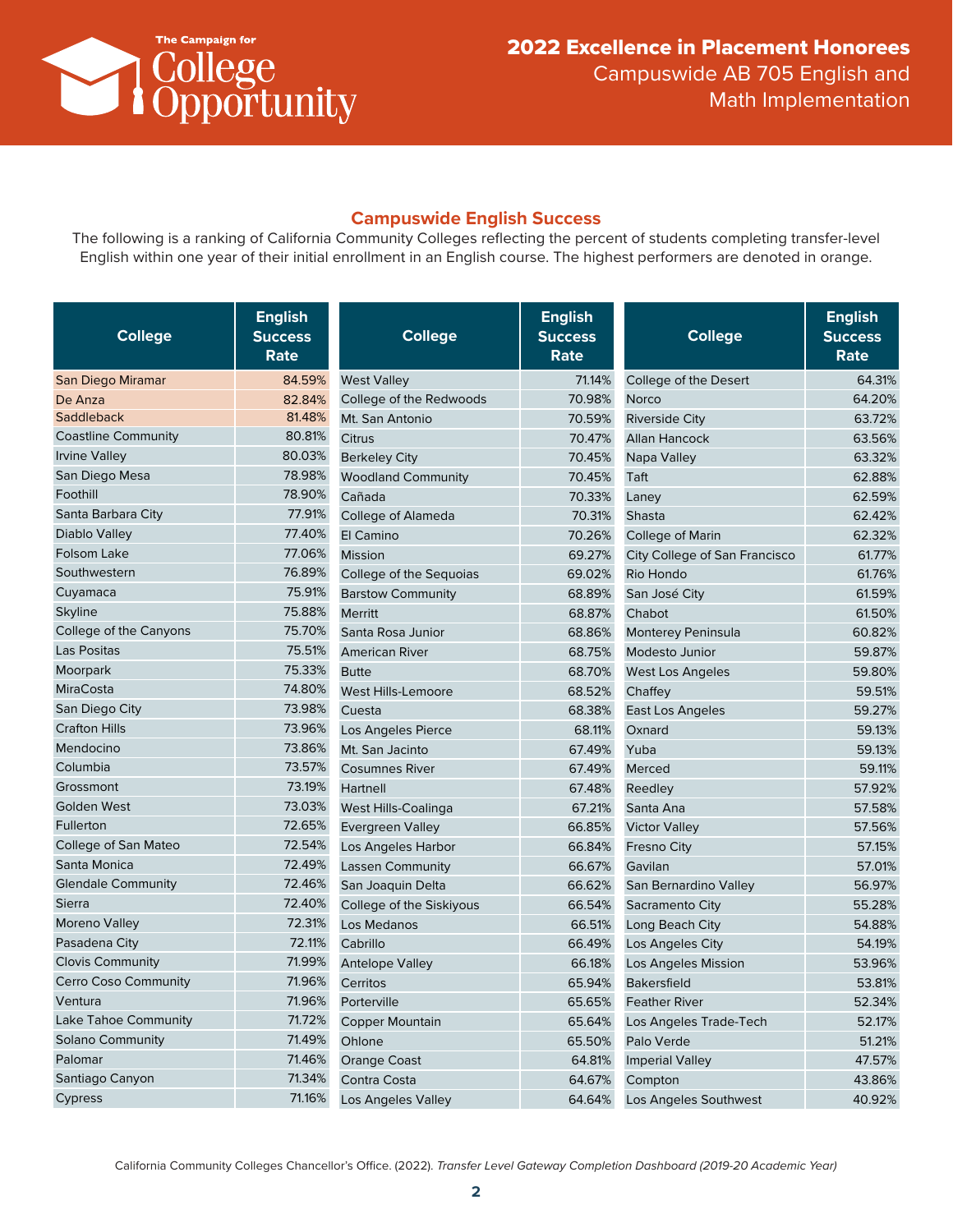

### **Campuswide Math Enrollment**

The following is a ranking of California Community Colleges reflecting the percent of first-time enrollees placed into transfer-level math. The highest performers are denoted in orange.

| College                  | <b>Math</b><br><b>Enrollment</b><br>Rate | <b>College</b>            | <b>Math</b><br><b>Enrollment</b><br>Rate | <b>College</b>                | <b>Math</b><br><b>Enrollment</b><br>Rate |
|--------------------------|------------------------------------------|---------------------------|------------------------------------------|-------------------------------|------------------------------------------|
| <b>Feather River</b>     | 100%                                     | College of the Siskiyous  | 85.39%                                   | Santa Rosa Junior             | 74.29%                                   |
| Pasadena City            | 100%                                     | <b>MiraCosta</b>          | 85.08%                                   | <b>Bakersfield</b>            | 74.26%                                   |
| Porterville              | 100%                                     | Chabot                    | 85.04%                                   | <b>West Hills-Lemoore</b>     | 74.02%                                   |
| Reedley                  | 97.83%                                   | Los Angeles Mission       | 84.84%                                   | Mt. San Antonio               | 73.70%                                   |
| College of the Sequoias  | 97.36%                                   | Los Angeles Valley        | 84.83%                                   | Cerritos                      | 73.33%                                   |
| <b>Victor Valley</b>     | 96.68%                                   | Grossmont                 | 84.81%                                   | <b>Woodland Community</b>     | 73.25%                                   |
| <b>West Los Angeles</b>  | 96.06%                                   | Saddleback                | 84.78%                                   | Santa Monica                  | 71.87%                                   |
| Diablo Valley            | 94.22%                                   | <b>Folsom Lake</b>        | 84.42%                                   | College of the Desert         | 71.83%                                   |
| College of the Redwoods  | 94.15%                                   | <b>Butte</b>              | 84.33%                                   | Mendocino                     | 70.88%                                   |
| <b>Golden West</b>       | 94.09%                                   | Modesto Junior            | 84.08%                                   | Columbia                      | 70.21%                                   |
| Santa Barbara City       | 93.81%                                   | <b>Crafton Hills</b>      | 83.48%                                   | Skyline                       | 68.92%                                   |
| <b>Berkeley City</b>     | 93.15%                                   | Ventura                   | 83.00%                                   | City College of San Francisco | 68.19%                                   |
| <b>Orange Coast</b>      | 93.12%                                   | Cuyamaca                  | 82.55%                                   | <b>Coastline Community</b>    | 67.38%                                   |
| Citrus                   | 92.45%                                   | Southwestern              | 82.37%                                   | Laney                         | 67.26%                                   |
| Palo Verde               | 92.00%                                   | Los Medanos               | 82.37%                                   | Copper Mountain               | 66.67%                                   |
| <b>Riverside City</b>    | 91.63%                                   | <b>Imperial Valley</b>    | 82.09%                                   | Gavilan                       | 66.09%                                   |
| Santa Ana                | 91.07%                                   | Sierra                    | 81.90%                                   | San Diego City                | 65.59%                                   |
| College of the Canyons   | 90.97%                                   | Mission                   | 81.80%                                   | <b>American River</b>         | 65.38%                                   |
| De Anza                  | 89.13%                                   | <b>Moreno Valley</b>      | 81.80%                                   | Sacramento City               | 65.28%                                   |
| <b>Barstow Community</b> | 88.87%                                   | Cuesta                    | 81.79%                                   | Palomar                       | 64.64%                                   |
| Mt. San Jacinto          | 88.66%                                   | College of Alameda        | 81.56%                                   | <b>Antelope Valley</b>        | 64.47%                                   |
| Fresno City              | 88.47%                                   | Las Positas               | 81.42%                                   | Shasta                        | 64.45%                                   |
| Santiago Canyon          | 88.29%                                   | Cypress                   | 80.91%                                   | <b>Cosumnes River</b>         | 63.75%                                   |
| Napa Valley              | 88.06%                                   | San José City             | 79.84%                                   | Yuba                          | 63.23%                                   |
| Foothill                 | 87.91%                                   | Los Angeles Pierce        | 79.74%                                   | <b>Allan Hancock</b>          | 61.54%                                   |
| <b>Merritt</b>           | 87.82%                                   | <b>Lassen Community</b>   | 79.38%                                   | Long Beach City               | 60.62%                                   |
| West Hills-Coalinga      | 87.70%                                   | Los Angeles Southwest     | 79.29%                                   | San Bernardino Valley         | 59.18%                                   |
| Fullerton                | 87.40%                                   | Los Angeles Harbor        | 79.21%                                   | San Joaquin Delta             | 57.89%                                   |
| Los Angeles City         | 87.29%                                   | Solano Community          | 79.20%                                   | Merced                        | 57.62%                                   |
| Ohlone                   | 87.12%                                   | <b>Monterey Peninsula</b> | 78.92%                                   | East Los Angeles              | 57.12%                                   |
| Norco                    | 86.89%                                   | San Diego Miramar         | 77.04%                                   | Taft                          | 56.93%                                   |
| El Camino                | 86.59%                                   | Rio Hondo                 | 76.88%                                   | <b>Evergreen Valley</b>       | 56.45%                                   |
| <b>West Valley</b>       | 86.55%                                   | Cabrillo                  | 76.78%                                   | Contra Costa                  | 55.67%                                   |
| <b>Clovis Community</b>  | 86.51%                                   | Cañada                    | 76.36%                                   | <b>Glendale Community</b>     | 53.50%                                   |
| Cerro Coso Community     | 85.88%                                   | Moorpark                  | 75.80%                                   | Lake Tahoe Community          | 46.07%                                   |
| College of San Mateo     | 85.50%                                   | San Diego Mesa            | 75.60%                                   | Los Angeles Trade-Tech        | 44.48%                                   |
| <b>Irvine Valley</b>     | 85.48%                                   | Chaffey                   | 75.24%                                   | Compton                       | 44.27%                                   |
| College of Marin         | 85.46%                                   | Hartnell                  | 74.49%                                   |                               |                                          |

*Note: Due to inconsistencies in data, Oxnard College has been ommitted.*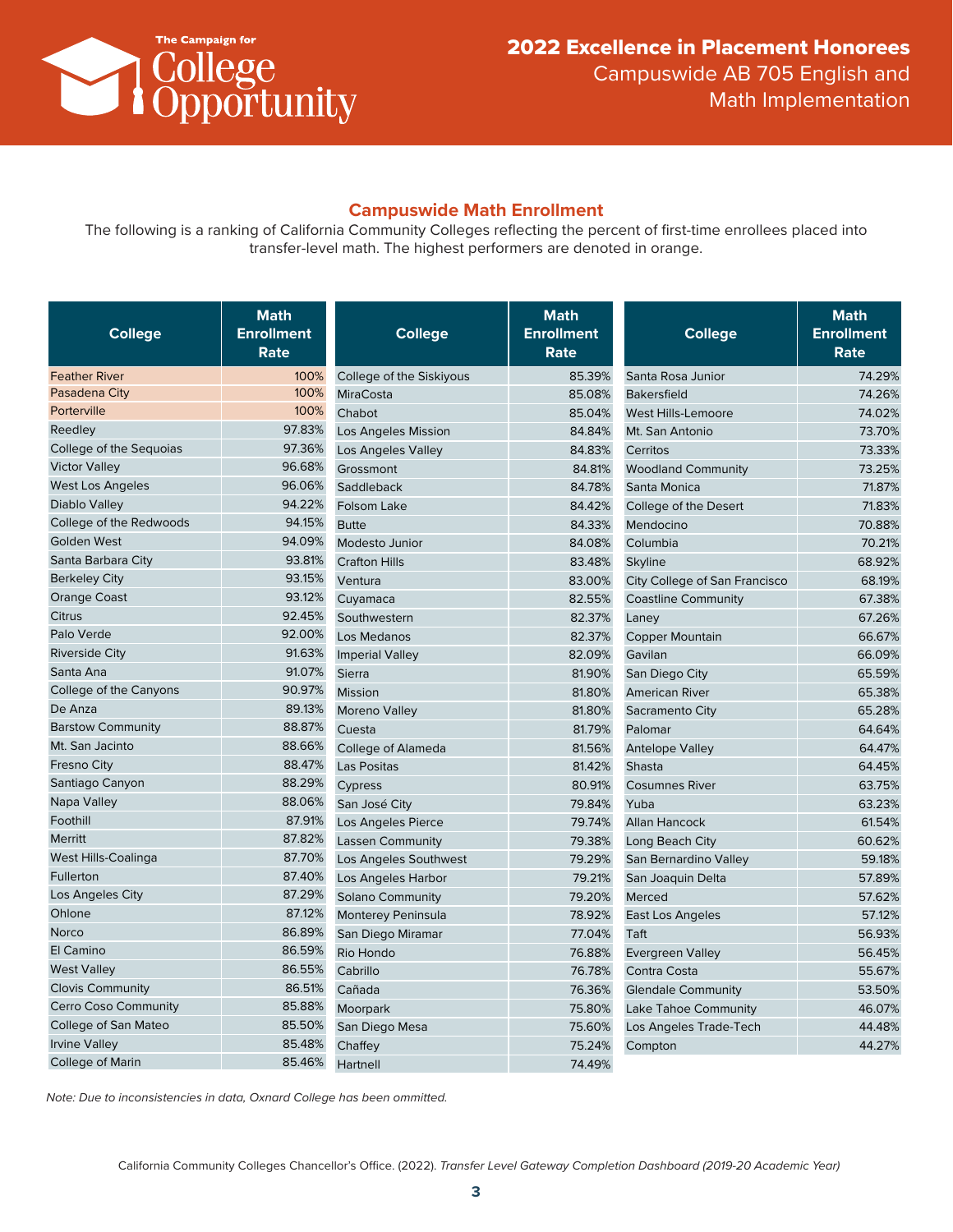

#### **Campuswide Math Success**

The following is a ranking of California Community Colleges reflecting the percent of students completing transfer-level math within one year of their initial enrollment in a math course. The highest performers are denoted in orange.

| <b>College</b>              | <b>Math</b><br><b>Success</b> | <b>College</b>                | <b>Math</b><br><b>Success</b> | <b>College</b>            | <b>Math</b><br><b>Success</b> |
|-----------------------------|-------------------------------|-------------------------------|-------------------------------|---------------------------|-------------------------------|
|                             | Rate                          |                               | <b>Rate</b>                   |                           | Rate                          |
| De Anza                     | 73.57%                        | Hartnell                      | 56.40%                        | Shasta                    | 45.45%                        |
| Foothill                    | 71.94%                        | College of Alameda            | 56.36%                        | <b>Riverside City</b>     | 45.30%                        |
| Diablo Valley               | 70.91%                        | Cuesta                        | 56.30%                        | El Camino                 | 45.23%                        |
| Porterville                 | 66.32%                        | College of the Seguoias       | 56.08%                        | College of the Desert     | 44.98%                        |
| <b>West Valley</b>          | 66.15%                        | Moorpark                      | 55.39%                        | Cabrillo                  | 44.42%                        |
| College of the Canyons      | 65.46%                        | Mt. San Jacinto               | 55.30%                        | Lake Tahoe Community      | 43.82%                        |
| San Diego Miramar           | 65.07%                        | <b>West Hills-Lemoore</b>     | 54.72%                        | West Los Angeles          | 43.65%                        |
| Santa Barbara City          | 64.91%                        | <b>Merritt</b>                | 54.24%                        | Modesto Junior            | 43.62%                        |
| <b>Irvine Valley</b>        | 64.79%                        | <b>Lassen Community</b>       | 54.12%                        | <b>Evergreen Valley</b>   | 43.07%                        |
| West Hills-Coalinga         | 63.89%                        | Napa Valley                   | 53.42%                        | <b>Cosumnes River</b>     | 42.25%                        |
| <b>Berkeley City</b>        | 63.13%                        | <b>Butte</b>                  | 52.78%                        | <b>Glendale Community</b> | 41.90%                        |
| Cuyamaca                    | 62.95%                        | <b>Woodland Community</b>     | 52.23%                        | <b>Bakersfield</b>        | 41.88%                        |
| College of the Siskiyous    | 62.56%                        | <b>Monterey Peninsula</b>     | 52.19%                        | Santa Ana                 | 41.20%                        |
| Cañada                      | 62.35%                        | Columbia                      | 52.13%                        | Mt. San Antonio           | 40.76%                        |
| <b>Clovis Community</b>     | 61.92%                        | City College of San Francisco | 51.28%                        | San Diego City            | 40.72%                        |
| Norco                       | 61.18%                        | Grossmont                     | 51.21%                        | Santa Monica              | 40.01%                        |
| San Diego Mesa              | 60.74%                        | <b>Crafton Hills</b>          | 50.67%                        | Sacramento City           | 39.98%                        |
| Folsom Lake                 | 60.65%                        | San José City                 | 50.33%                        | Palomar                   | 39.41%                        |
| Citrus                      | 60.31%                        | Solano Community              | 50.10%                        | Chaffey                   | 39.33%                        |
| <b>Cerro Coso Community</b> | 59.68%                        | Santiago Canyon               | 49.23%                        | <b>Allan Hancock</b>      | 38.80%                        |
| <b>MiraCosta</b>            | 59.66%                        | <b>Antelope Valley</b>        | 49.04%                        | Merced                    | 38.34%                        |
| <b>Feather River</b>        | 59.63%                        | Fullerton                     | 49.02%                        | Los Angeles City          | 38.03%                        |
| Pasadena City               | 59.48%                        | <b>Imperial Valley</b>        | 48.99%                        | Rio Hondo                 | 37.65%                        |
| <b>Barstow Community</b>    | 59.44%                        | Santa Rosa Junior             | 48.90%                        | Los Angeles Southwest     | 36.94%                        |
| College of San Mateo        | 59.38%                        | <b>Coastline Community</b>    | 48.65%                        | Taft                      | 36.88%                        |
| Los Medanos                 | 58.92%                        | Los Angeles Pierce            | 48.47%                        | Los Angeles Mission       | 36.70%                        |
| Ventura                     | 58.74%                        | <b>College of Marin</b>       | 48.46%                        | Cerritos                  | 36.46%                        |
| Las Positas                 | 58.69%                        | Southwestern                  | 48.33%                        | San Joaquin Delta         | 36.32%                        |
| Reedley                     | 58.60%                        | Fresno City                   | 47.92%                        | Yuba                      | 35.74%                        |
| Saddleback                  | 58.51%                        | Contra Costa                  | 47.16%                        | Moreno Valley             | 35.64%                        |
| <b>Mission</b>              | 58.27%                        | <b>American River</b>         | 47.05%                        | Palo Verde                | 32.80%                        |
| <b>Orange Coast</b>         | 57.62%                        | Chabot                        | 46.66%                        | <b>Copper Mountain</b>    | 31.80%                        |
| <b>Skyline</b>              | 57.60%                        | <b>Victor Valley</b>          | 46.53%                        | Long Beach City           | 31.49%                        |
| College of the Redwoods     | 57.49%                        | Cypress                       | 46.43%                        | San Bernardino Valley     | 31.01%                        |
| Mendocino                   | 57.35%                        | Gavilan                       | 46.09%                        | East Los Angeles          | 30.11%                        |
| Golden West                 | 57.13%                        | Los Angeles Harbor            | 46.03%                        | Los Angeles Trade-Tech    | 26.42%                        |
| Sierra                      | 56.81%                        | Laney                         | 45.73%                        | Compton                   | 26.30%                        |
| Ohlone                      | 56.51%                        | <b>Los Angeles Valley</b>     | 45.51%                        |                           |                               |

*Note: Due to inconsistencies in data, Oxnard College has been ommitted.*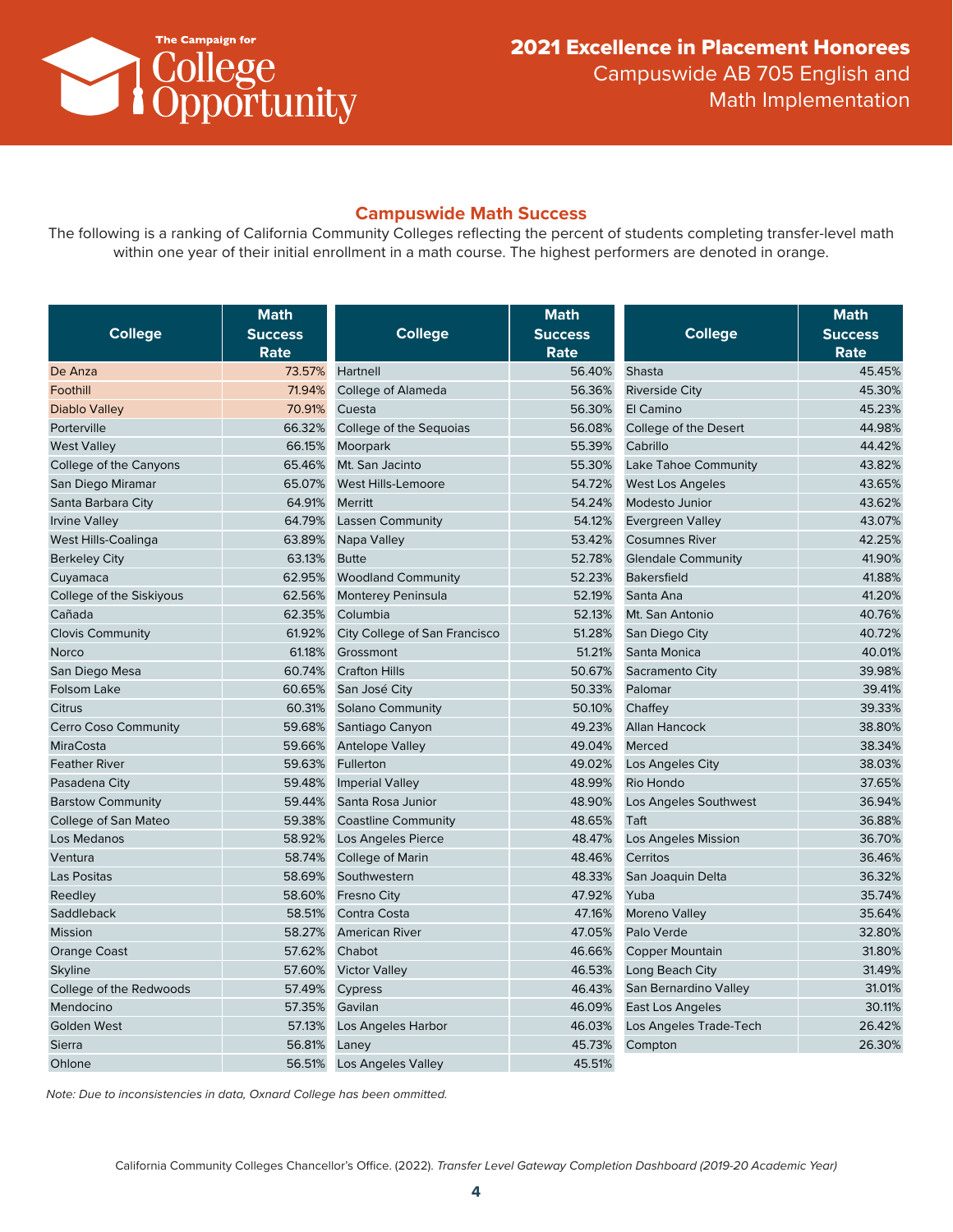

# **Latinx English Enrollment**

The following is a ranking of California Community Colleges reflecting the percent of first-time Latinx enrollees placed in transfer-level English. Additionally, this ranking of California Community Colleges reflects equity gaps between Latinx enrollment relative to the campus student body.

Champion of Equitable Placement

a s Equity gap exceeds one percentage point

Equity gap is less than one percentage point

College not eligible for consideration, as fewer than 20 Latinx students enrolled in this cohort

|                            | Latinx            |                                      | Latinx            |                             | Latinx            |
|----------------------------|-------------------|--------------------------------------|-------------------|-----------------------------|-------------------|
| <b>College</b>             | <b>Enrollment</b> | <b>College</b>                       | <b>Enrollment</b> | <b>College</b>              | <b>Enrollment</b> |
|                            | <b>Percent</b>    |                                      | Percent           |                             | <b>Percent</b>    |
| <b>Allan Hancock</b>       | 100%              | <b>West Hills-Lemoore</b>            | 98.46%            | <b>Orange Coast</b>         | 93.93%            |
| <b>Butte</b>               | 100%              | Diablo Valley                        | 98.44%            | San Diego Miramar           | 93.75%            |
| College of the Canyons     | 100%              | <b>Irvine Valley</b>                 | 98.41%            | Los Angeles Harbor          | 93.71%            |
| <b>Clovis Community</b>    | 100%              | <b>Solano Community</b>              | 98.34%            | Ohlone                      | 93.11%            |
| <b>Coastline Community</b> | 100%              | Mt. San Antonio                      | 98.34%            | Mission                     | 92.98%            |
| Columbia                   | 100%              | <b>Barstow Community</b>             | 98.31%            | Los Angeles Pierce          | 92.92%            |
| Contra Costa               | 100%              | Southwestern                         | 98.28%            | <b>Palo Verde</b>           | 92.90%            |
| Cuyamaca                   | 100%              | <b>Riverside City</b>                | 98.23%            | Moorpark                    | 92.02%            |
| Foothill                   | 100%              | Cañada                               | 98.04%            | <b>Los Medanos</b>          | 91.88%            |
| Fullerton                  | 100%              | Mendocino                            | 97.83%            | Santa Rosa Junior           | 91.68%            |
| Moreno Valley              | 100%              | Grossmont                            | 97.78%            | College of the Desert       | 91.50%            |
| Palomar                    | 100%              | <b>Los Angeles Mission</b>           | 97.77%            | <b>Cosumnes River</b>       | 91.26%            |
| Pasadena City              | 100%              | Mt. San Jacinto                      | 97.51%            | San Diego Mesa              | 91.08%            |
| College of the Redwoods    | 100%              | Cerritos                             | 97.44%            | Copper Mountain             | 91.07%            |
| College of San Mateo       | 100%              | <b>City College of San Francisco</b> | 97.36%            | Cuesta                      | 90.51%            |
| Santa Ana                  | 100%              | Rio Hondo                            | 97.14%            | <b>Lake Tahoe Community</b> | 90.36%            |
| Santiago Canyon            | 100%              | Monterey Peninsula                   | 97.10%            | <b>Shasta</b>               | 90.32%            |
| College of the Siskiyous   | 100%              | Saddleback                           | 97.04%            | Cypress                     | 90.17%            |
| Skyline                    | 100%              | Norco                                | 96.99%            | San José City               | 89.87%            |
| West Hills-Coalinga        | 100%              | Hartnell                             | 96.99%            | Merritt                     | 89.71%            |
| College of the Sequoias    | 99.88%            | <b>Merced</b>                        | 96.82%            | San Diego City              | 88.98%            |
| Reedley                    | 99.78%            | <b>MiraCosta</b>                     | 96.78%            | <b>College of Alameda</b>   | 88.29%            |
| Porterville                | 99.71%            | <b>Crafton Hills</b>                 | 96.72%            | <b>Glendale Community</b>   | 88.25%            |
| Golden West                | 99.66%            | Ventura                              | 96.61%            | Napa Valley                 | 87.56%            |
| <b>West Los Angeles</b>    | 99.62%            | <b>Las Positas</b>                   | 96.54%            | Los Angeles Trade-Tech      | 87.01%            |
| Santa Barbara City         | 99.62%            | Laney                                | 96.34%            | Taft                        | 86.69%            |
| Folsom Lake                | 99.51%            | <b>Evergreen Valley</b>              | 96.24%            | Compton                     | 86.62%            |
| <b>Berkeley City</b>       | 99.07%            | <b>West Valley</b>                   | 96.15%            | <b>Cerro Coso Community</b> | 86.24%            |
| Santa Monica               | 99.02%            | Los Angeles Valley                   | 96.13%            | Chabot                      | 85.65%            |
| San Joaquin Delta          | 99.00%            | <b>San Bernardino Valley</b>         | 96.05%            | <b>Lassen Community</b>     | 84.78%            |
| Sierra                     | 98.95%            | <b>American River</b>                | 95.70%            | <b>Imperial Valley</b>      | 82.37%            |
| <b>Citrus</b>              | 98.93%            | Modesto Junior                       | 95.63%            | Gavilan                     | 82.36%            |
| Fresno City                | 98.93%            | Yuba                                 | 95.52%            | Oxnard                      | 80.76%            |
| De Anza                    | 98.70%            | Los Angeles City                     | 95.22%            | <b>College of Marin</b>     | 74.21%            |
| Los Angeles Southwest      | 98.68%            | Cabrillo                             | 94.84%            | Chaffey                     | 72.20%            |
| East Los Angeles           | 98.63%            | <b>Victor Valley</b>                 | 94.75%            | <b>Sacramento City</b>      | 69.94%            |
| <b>Woodland Community</b>  | 98.55%            | Antelope Valley                      | 94.51%            | Long Beach City             | 68.51%            |
| <b>Bakersfield</b>         | 98.51%            | El Camino                            | 94.19%            | <b>Feather River</b>        | 68.12%            |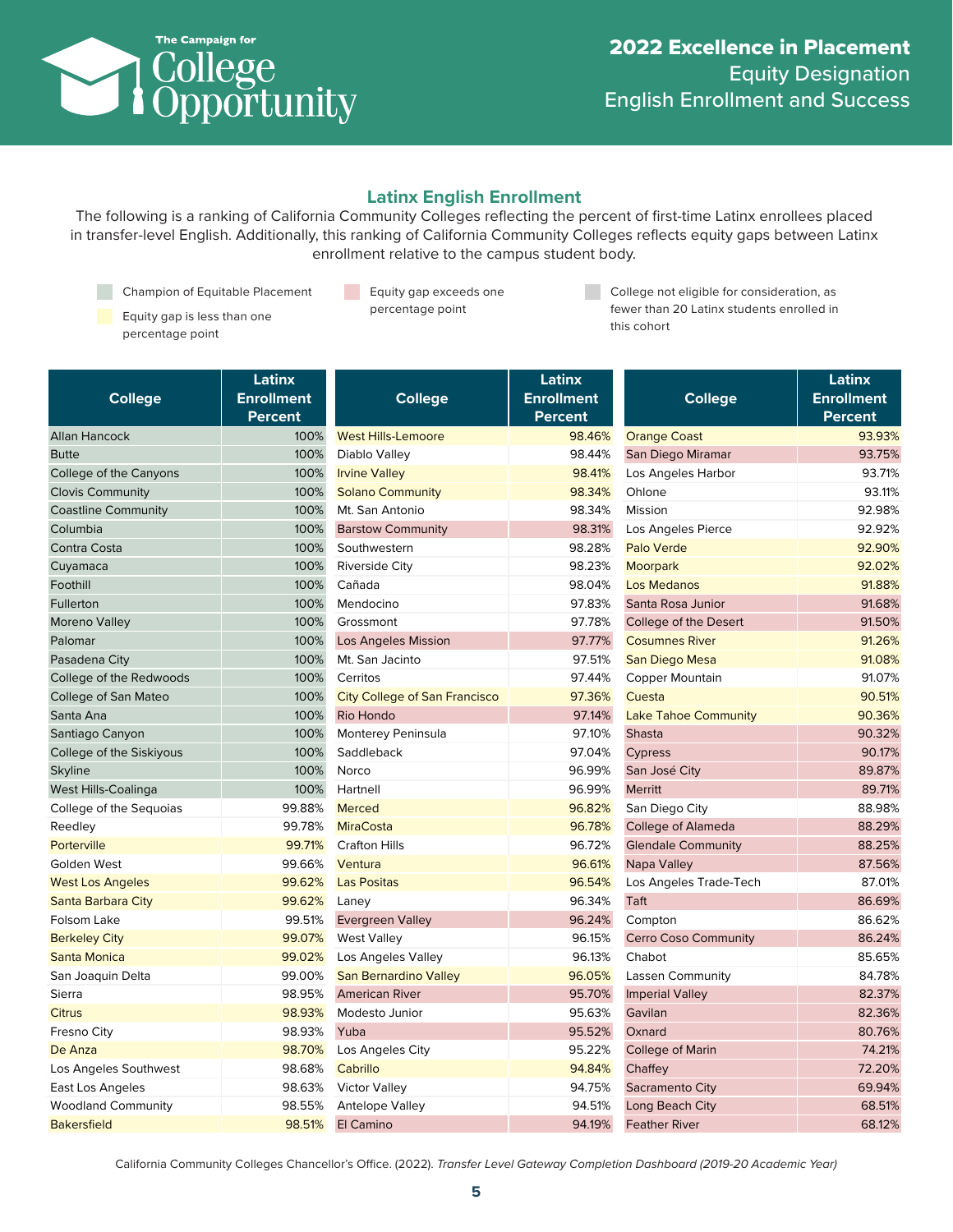

### **Latinx English Success**

The following is a ranking of California Community Colleges reflecting the percent of Latinx students completing transferlevel English within one year of their initial enrollment in an English course. Additionally, this ranking of California Community Colleges reflects equity gaps between Latinx student success rates relative to the campus student body.

Champion of Equitable Placement Equity gap is less that one percentage point

**College not eligible for consideration, as** fewer than 20 Latinx students enrolled in this cohort

College not eligible for consideration, as overall success is below 70%

**Equity gap exceeds one** percentage point

|                            | Latinx         |                             | Latinx         |                                      | Latinx         |
|----------------------------|----------------|-----------------------------|----------------|--------------------------------------|----------------|
| <b>College</b>             | <b>Success</b> | <b>College</b>              | <b>Success</b> | <b>College</b>                       | <b>Success</b> |
|                            | <b>Percent</b> |                             | <b>Percent</b> |                                      | <b>Percent</b> |
| Southwestern               | 77.48%         | Columbia                    | 63.64%         | Taft                                 | 59.09%         |
| Mendocino                  | 76.81%         | Hartnell                    | 65.94%         | Reedley                              | 55.12%         |
| Lake Tahoe Community       | 74.70%         | <b>Evergreen Valley</b>     | 59.66%         | <b>Barstow Community</b>             | 69.62%         |
| <b>Solano Community</b>    | 72.04%         | Santiago Canyon             | 67.72%         | <b>West Hills-Coalinga</b>           | 66.87%         |
| <b>Woodland Community</b>  | 70.18%         | <b>West Valley</b>          | 63.02%         | <b>Norco</b>                         | 61.01%         |
| De Anza                    | 73.49%         | Santa Rosa Junior           | 61.92%         | Gavilan                              | 52.13%         |
| San Diego Miramar          | 79.86%         | <b>East Los Angeles</b>     | 56.73%         | Napa Valley                          | 59.07%         |
| Foothill                   | 69.95%         | <b>Sierra</b>               | 67.91%         | <b>City College of San Francisco</b> | 49.92%         |
| <b>Irvine Valley</b>       | 66.84%         | <b>Berkeley City</b>        | 63.26%         | <b>Lassen Community</b>              | 65.22%         |
| Santa Barbara City         | 68.37%         | College of the Sequoias     | 66.80%         | Contra Costa                         | 62.59%         |
| Saddleback                 | 76.44%         | <b>Clovis Community</b>     | 69.65%         | Los Medanos                          | 66.38%         |
| <b>Coastline Community</b> | 74.67%         | <b>Cerro Coso Community</b> | 69.27%         | <b>Riverside City</b>                | 62.34%         |
| San Diego Mesa             | 74.19%         | Porterville                 | 63.69%         | Chabot                               | 56.05%         |
| <b>Skyline</b>             | 65.63%         | <b>College of Alameda</b>   | 62.16%         | College of the Siskiyous             | 69.09%         |
| College of the Canyons     | 71.48%         | <b>Moreno Valley</b>        | 71.85%         | Chaffey                              | 56.54%         |
| Pasadena City              | 64.43%         | College of the Redwoods     | 64.05%         | <b>Copper Mountain</b>               | 66.07%         |
| Diablo Valley              | 70.18%         | Cuesta                      | 59.26%         | Ohlone                               | 66.47%         |
| <b>Crafton Hills</b>       | 68.71%         | Cabrillo                    | 60.58%         | <b>Antelope Valley</b>               | 67.07%         |
| <b>Glendale Community</b>  | 59.77%         | <b>Los Angeles Mission</b>  | 51.23%         | <b>Shasta</b>                        | 53.46%         |
| Santa Monica               | 64.29%         | <b>Mission</b>              | 64.04%         | <b>Modesto Junior</b>                | 56.55%         |
| San Diego City             | 70.71%         | San José City               | 54.09%         | <b>West Los Angeles</b>              | 55.89%         |
| Cuyamaca                   | 71.43%         | Los Angeles Harbor          | 64.06%         | Laney                                | 60.98%         |
| <b>Las Positas</b>         | 67.29%         | <b>Los Angeles Valley</b>   | 59.23%         | Oxnard                               | 58.49%         |
| <b>MiraCosta</b>           | 69.09%         | El Camino                   | 64.96%         | Merced                               | 56.94%         |
| Mt. San Antonio            | 66.51%         | <b>Butte</b>                | 62.28%         | San Bernardino Valley                | 55.58%         |
| Moorpark                   | 69.33%         | Santa Ana                   | 54.63%         | <b>Fresno City</b>                   | 55.32%         |
| Fullerton                  | 69.29%         | San Joaquin Delta           | 61.99%         | Long Beach City                      | 51.68%         |
| <b>Folsom Lake</b>         | 71.71%         | <b>West Hills-Lemoore</b>   | 67.25%         | <b>Bakersfield</b>                   | 50.87%         |
| College of San Mateo       | 63.37%         | <b>Orange Coast</b>         | 54.03%         | Los Angeles City                     | 50.49%         |
| Palomar                    | 65.19%         | <b>Merritt</b>              | 65.71%         | Sacramento City                      | 50.20%         |
| Cañada                     | 64.71%         | <b>Allan Hancock</b>        | 61.20%         | Yuba                                 | 59.70%         |
| Cypress                    | 64.84%         | <b>American River</b>       | 66.40%         | <b>Victor Valley</b>                 | 56.93%         |
| Los Angeles Pierce         | 59.51%         | <b>Monterey Peninsula</b>   | 52.22%         | <b>Feather River</b>                 | 46.38%         |
| Citrus                     | 67.47%         | College of the Desert       | 62.69%         | <b>Imperial Valley</b>               | 47.20%         |
| Grossmont                  | 67.70%         | <b>Cosumnes River</b>       | 63.50%         | Los Angeles Trade-Tech               | 54.55%         |
| Ventura                    | 69.62%         | <b>College of Marin</b>     | 50.94%         | Palo Verde                           | 56.21%         |
| Rio Hondo                  | 60.19%         | Cerritos                    | 64.96%         | Los Angeles Southwest                | 42.89%         |
| <b>Golden West</b>         | 68.02%         | Mt. San Jacinto             | 66.04%         | Compton                              | 47.18%         |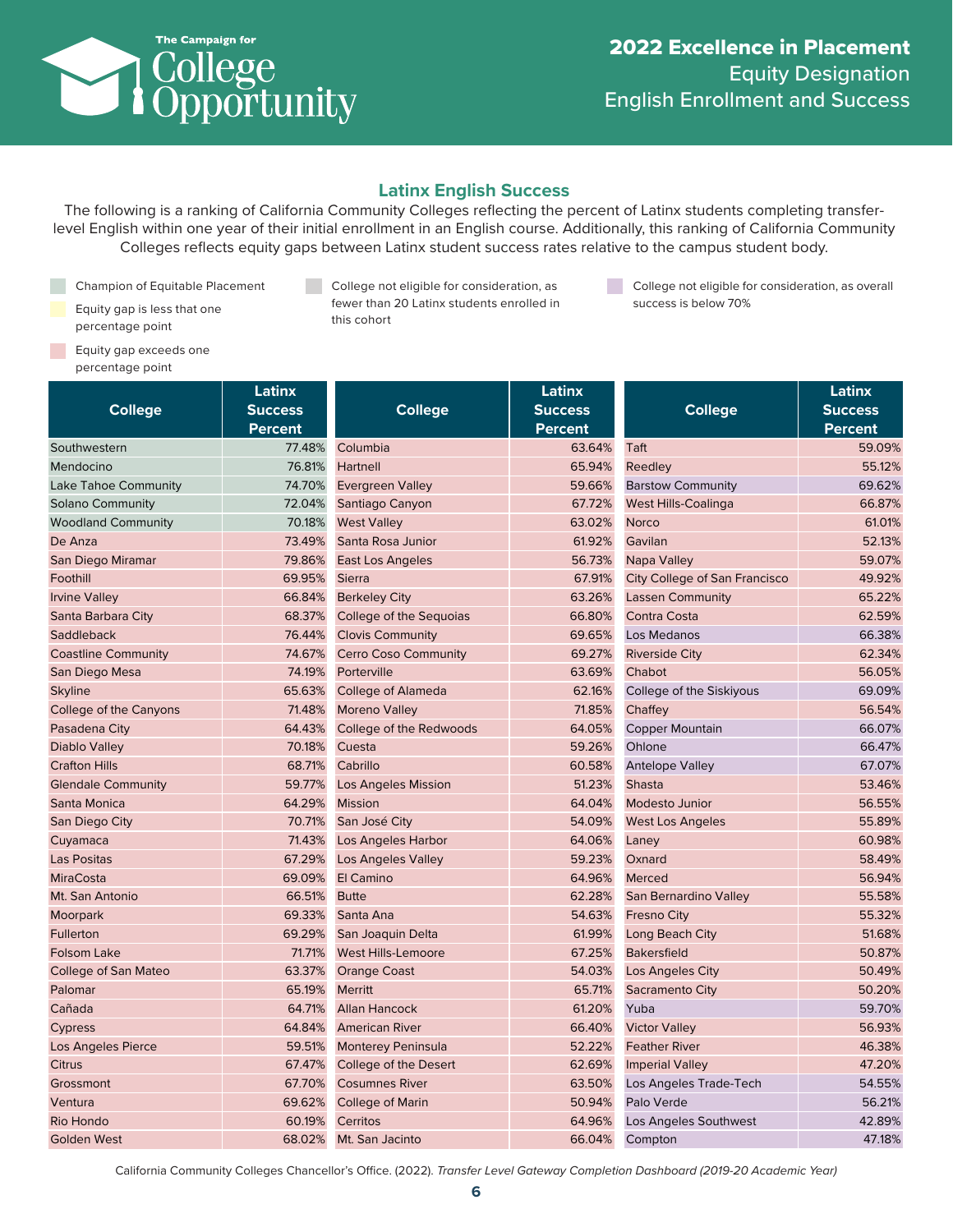

## **Black English Enrollment**

The following is a ranking of California Community Colleges reflecting the percent of Black students completing transferlevel English within one year of their initial enrollment in an English course. Additionally, this ranking reflects equity gaps between Black student enrollment in transfer-level English relative to the campus student body.

Champion of Equitable Placement

Equity gap is less that one

- **Equity gap exceeds one** percentage point
- percentage point **percentage point** college not eligible for consideration, as fewer than 20 Black students enrolled in this cohort

\*These colleges have a cohort of less than 10.

| <b>College</b>              | <b>Black</b><br><b>Enrollment</b><br><b>Percent</b> | <b>College</b>                       | <b>Black</b><br><b>Enrollment</b><br><b>Percent</b> | <b>College</b>            | <b>Black</b><br><b>Enrollment</b> |
|-----------------------------|-----------------------------------------------------|--------------------------------------|-----------------------------------------------------|---------------------------|-----------------------------------|
| Allan Hancock               | 100%                                                | <b>Sierra</b>                        | 97.22%                                              | <b>Glendale Community</b> | <b>Percent</b><br>87.88%          |
| <b>Bakersfield</b>          | 100%                                                | <b>Fresno City</b>                   | 96.88%                                              | Cypress                   | 87.18%                            |
| <b>Berkeley City</b>        | 100%                                                | <b>West Valley</b>                   | 96.77%                                              | Los Angeles Pierce        | 87.13%                            |
| <b>Butte</b>                | 100%                                                | <b>Crafton Hills</b>                 | 96.43%                                              | <b>Orange Coast</b>       | 87.10%                            |
| College of the Canyons      | 100%                                                | <b>Norco</b>                         | 96.43%                                              | <b>Antelope Valley</b>    | 83.80%                            |
| <b>Cerro Coso Community</b> | 100%                                                | <b>East Los Angeles</b>              | 96.15%                                              | Napa Valley               | 83.33%                            |
| <b>Clovis Community</b>     | 100%                                                | College of the Desert                | 96.08%                                              | San Diego City            | 82.80%                            |
| <b>Coastline Community</b>  | 100%                                                | <b>City College of San Francisco</b> | 95.95%                                              | Oxnard                    | 80.95%                            |
| Contra Costa                | 100%                                                | <b>Evergreen Valley</b>              | 95.83%                                              | Ohlone                    | 79.41%                            |
| Cuyamaca                    | 100%                                                | <b>West Hills-Lemoore</b>            | 95.83%                                              | Compton                   | 76.52%                            |
| <b>Folsom Lake</b>          | 100%                                                | <b>MiraCosta</b>                     | 95.56%                                              | Los Angeles Trade-Tech    | 76.52%                            |
| Foothill                    | 100%                                                | Mt. San Antonio                      | 95.41%                                              | Cuesta                    | 75.00%                            |
| Fullerton                   | 100%                                                | Mt. San Jacinto                      | 95.29%                                              | Shasta                    | 75.00%                            |
| Hartnell                    | 100%                                                | San Bernardino Valley                | 95.04%                                              | Chaffey                   | 74.51%                            |
| <b>Irvine Valley</b>        | 100%                                                | Cerritos                             | 94.61%                                              | <b>Feather River</b>      | 62.50%                            |
| Moreno Valley               | 100%                                                | San Diego Mesa                       | 94.44%                                              | Long Beach City           | 61.72%                            |
| Palomar                     | 100%                                                | <b>American River</b>                | 94.32%                                              | Columbia                  | 100%                              |
| Pasadena City               | 100%                                                | Los Angeles Southwest                | 94.30%                                              | <b>Golden West</b>        | 100%                              |
| Reedley                     | 100%                                                | Saddleback                           | 94.29%                                              | Los Angeles Mission       | 100%                              |
| College of San Mateo        | 100%                                                | <b>Las Positas</b>                   | 93.75%                                              | College of the Redwoods   | 100%                              |
| Santa Barbara City          | 100%                                                | San Diego Miramar                    | 93.75%                                              | Rio Hondo                 | 100%                              |
| College of the Sequoias     | 100%                                                | <b>Victor Valley</b>                 | 93.41%                                              | Santa Ana                 | 100%                              |
| College of the Siskiyous    | 100%                                                | Laney                                | 93.28%                                              | Santiago Canyon           | 100%                              |
| West Los Angeles            | 100%                                                | <b>Los Angeles Harbor</b>            | 92.78%                                              | Skyline                   | 100%                              |
| Yuba                        | 100%                                                | Santa Rosa Junior                    | 92.73%                                              | West Hills-Coalinga       | 100%                              |
| Diablo Valley               | 99.19%                                              | Moorpark                             | 92.68%                                              | <b>Copper Mountain</b>    | 94.44%                            |
| San Joaquin Delta           | 99.16%                                              | Ventura                              | 92.59%                                              | Cabrillo                  | 94.12%                            |
| <b>Barstow Community</b>    | 98.72%                                              | El Camino                            | 92.36%                                              | Mission                   | 82.35%                            |
| Santa Monica                | 98.30%                                              | <b>Merritt</b>                       | 91.54%                                              | <b>Lassen Community</b>   | 77.78%                            |
| <b>Riverside City</b>       | 98.22%                                              | Chabot                               | 91.49%                                              | College of Marin          | 66.67%                            |
| Los Angeles Valley          | 97.94%                                              | <b>College of Alameda</b>            | 91.23%                                              | Cañada                    |                                   |
| Southwestern                | 97.78%                                              | San José City                        | 90.20%                                              | Gavilan                   |                                   |
| Palo Verde                  | 97.62%                                              | <b>Modesto Junior</b>                | 90.00%                                              | <b>Imperial Valley</b>    |                                   |
| Grossmont                   | 97.50%                                              | Los Medanos                          | 89.73%                                              | Lake Tahoe Community      |                                   |
| <b>Citrus</b>               | 97.44%                                              | Merced                               | 89.58%                                              | Mendocino                 |                                   |
| Monterey                    | 97.44%                                              | Los Angeles City                     | 89.13%                                              | Porterville               |                                   |
| De Anza                     | 97.30%                                              | Sacramento City                      | 89.06%                                              | Taft                      |                                   |
| <b>Solano Community</b>     | 97.25%                                              | <b>Cosumnes River</b>                | 88.97%                                              | <b>Woodland Community</b> |                                   |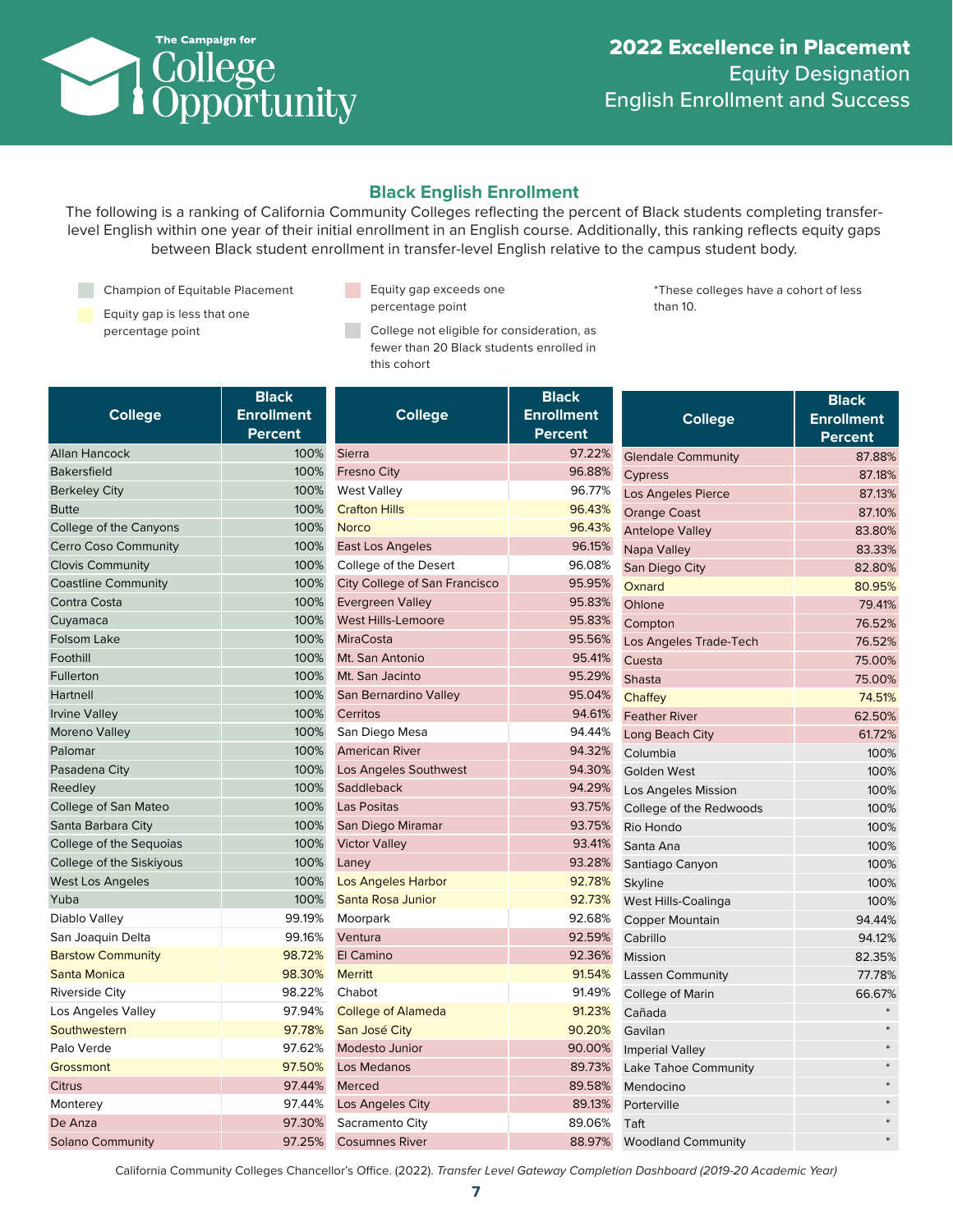

\*These colleges have a cohort of less

than 10.

## **Black English Success**

The following is a ranking of California Community Colleges reflecting the percent of Black students completing transfer-level English within one year of their initial enrollment in an English course. Additionally, this ranking reflects equity gaps between Black success rates relative to the campus student body in transfer-level English.

Champion of Equitable Placement

- Equity gap is less that one percentage point
- Equity gap exceeds one percentage point
- College not eligible for consideration, as fewer than 20 Black students enrolled in this cohort
- College not eligible for consideration, as overall success is below 70%

**College Black Success Percent** Hartnell 80.95% Santa Barbara City 80.56% College of San Mateo 75.00% Palomar 71.19% College of Alameda 70.18% Coastline Community **78.63%** De Anza 1999 - 1999 - 1999 - 1999 - 1999 - 1999 - 1999 - 1999 - 1999 - 1999 - 1999 - 1999 - 1999 - 1999 - 199 San Diego Miramar 75.00% San Diego City **72.61%** Foothill 71.43% Moorpark 70.73% Cuyamaca 70.37% Santa Rosa Junior **67.27%** Grossmont 66.88% Oxnard 66.67% San Diego Mesa 66.67% Los Angeles Pierce **66.34%** Allan Hancock 65.52% Shasta 65.00% MiraCosta 64.44% Crafton Hills 64.29% Folsom Lake 64.00% Irvine Valley **64.00%** Moreno Valley **63.70%** Fullerton 63.41% Saddleback 62.86% Evergreen Valley **62.50%** Las Positas **62.50%** College of the Sequoias 62.50% West Hills-Lemoore 62.50% Cypress 61.54% College of the Canyons 61.11% Southwestern 61.11% Chabot 60.99% Clovis Community **60.87%** Berkeley City **60.29%** El Camino 59.43% Monterey 58.97% **College Black Success Percent** Norco 58.93% Diablo Valley **1988** 58.54% Merritt 58.46% Napa Valley 58.33% Santa Monica 58.24% Cerritos 58.08% Orange Coast **58.06%** Pasadena City **62.61%** 57.81% Barstow Community **67.69%** East Los Angeles 67.69% Glendale Community **67.58%** Laney **1999 Laney 1999 1999 1999 1999 1999 1999 1999 1999 1999 1999** Mt. San Antonio 66.88% Sacramento City 56.77% Cerro Coso Community **56.52%** Solano Community 55.96% Los Medanos **1986 1997 1998 55.68%** Sierra 55.56% Ventura 55.56% American River **1988** S5.46% Los Angeles Harbor 54.64% Cosumnes River **1988** Cosumnes River Merced 54.17% Los Angeles Valley **1988 52.58%** Citrus 51.28% West Los Angeles 50.61% Riverside City **60.30%** College of the Siskiyous 60.00% Yuba 50.00% College of the Desert 49.02% San José City **49.02%** Contra Costa 48.60% Chaffey **48.53%** Reedley 28.00% Antelope Valley **47.69%** Mt. San Jacinto **47.65%** Long Beach City **1998** 47.48% San Joaquin Delta 47.06% **College Black Success Percent** Feather River **1999** Contract 1999 A 46.88% Modesto Junior **45.71%** West Valley **1996** 2008 12:00 12:00 12:00 12:00 12:00 12:00 12:00 12:00 12:00 12:00 12:00 12:00 12:00 12:00 12:00 12:00 12:00 12:00 12:00 12:00 12:00 12:00 12:00 12:00 12:00 12:00 12:00 12:00 12:00 12:00 12:00 12:00 12:00 Cuesta 45.00% San Bernardino Valley 1944.63% City College of San Francisco 43.92% Victor Valley **41.76%** Ohlone 41.18% Butte 40.91% Bakersfield **40.88%** Los Angeles Trade-Tech 37.39% Fresno City **36.88%** Los Angeles Southwest 36.58% Los Angeles City **35.87%** Palo Verde 35.71% Compton 35.65% Los Angeles Mission 78.57% Columbia 70.00% Rio Hondo 70.00% Taft 70.00% Mission 64.71% College of the Redwoods 61.11% College of Marin 60.00% Santiago Canyon 60.00% Skyline 57.89% Copper Mountain 55.56% Cabrillo 52.94% Golden West 50.00% Santa Ana **43.75%** Lassen 38.89% West Hills-Coalinga 25.00% Cañada \* Gavilan \* Imperial Valley \* Lake Tahoe Community **Example 2018** Mendocino \* Porterville \* Woodland Community \*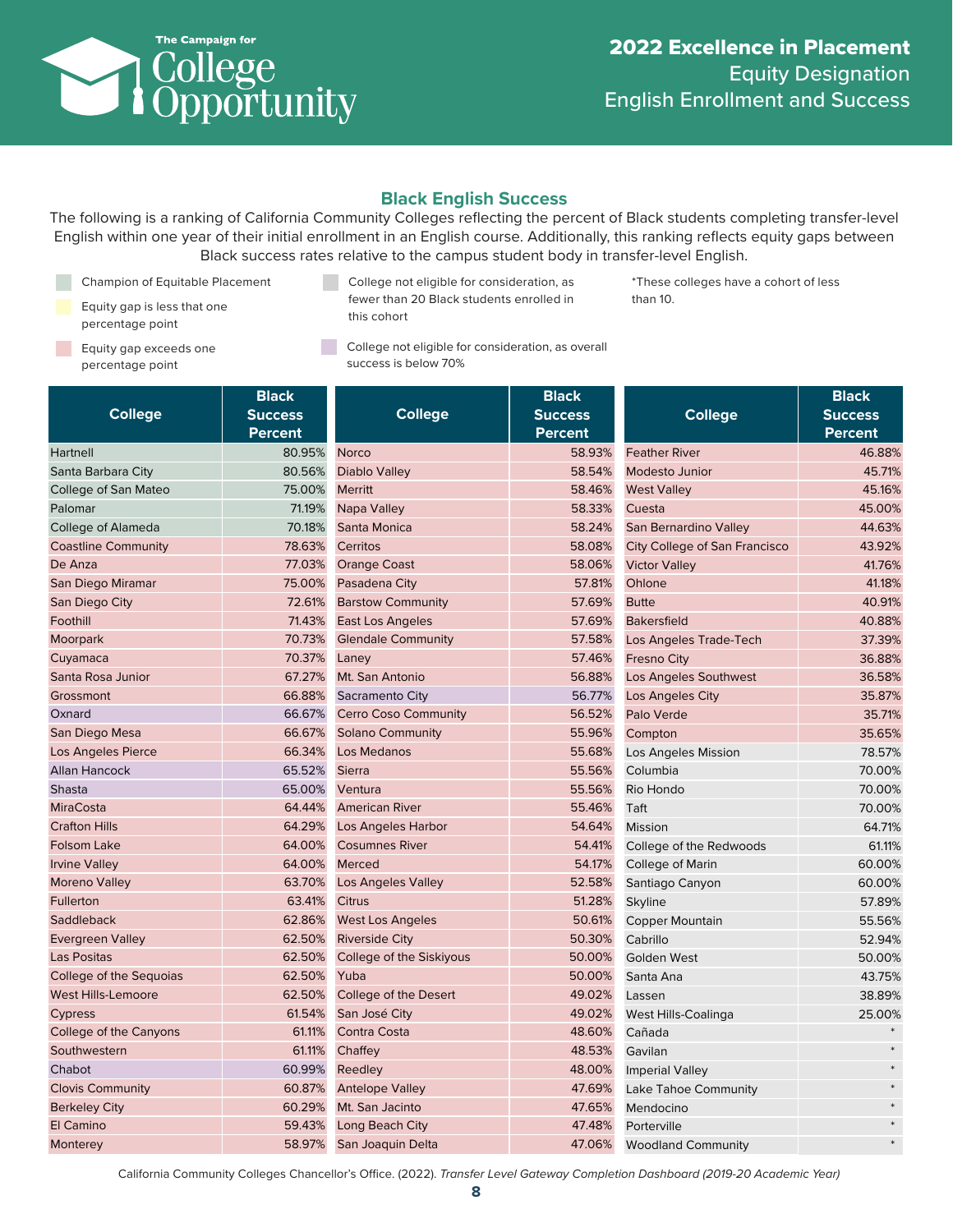

#### **Latinx Math Enrollment**

The following is a ranking of California Community Colleges reflecting the percent of first-time Latinx student enrollees placed in transfer-level math. Additionally, this ranking reflects equity gaps between Latinx student enrollment in transfer-level math relative to the campus student body.

Champion of Equitable Placement Equity gap is less that one

percentage point

**Equity gap exceeds one** percentage point

*Note: Due to inconsistencies in data, Oxnard College has been ommitted.*

|                             | Latinx            |                             | Latinx            |                                      | Latinx            |
|-----------------------------|-------------------|-----------------------------|-------------------|--------------------------------------|-------------------|
| <b>College</b>              | <b>Enrollment</b> | <b>College</b>              | <b>Enrollment</b> | <b>College</b>                       | <b>Enrollment</b> |
|                             | <b>Percent</b>    |                             | Percent           |                                      | Percent           |
| <b>Feather River</b>        | 100.00%           | Norco College               | 84.36%            | Columbia                             | 72.34%            |
| Pasadena City               | 100.00%           | <b>Clovis Community</b>     | 83.79%            | San Diego Mesa                       | 72.17%            |
| Porterville                 | 100.00%           | <b>Irvine Valley</b>        | 83.26%            | <b>Las Positas</b>                   | 71.48%            |
| Reedley                     | 97.67%            | <b>Crafton Hills</b>        | 83.12%            | <b>Bakersfield</b>                   | 70.57%            |
| <b>Victor Valley</b>        | 97.59%            | Folsom Lake                 | 83.01%            | Santa Rosa Junior                    | 70.06%            |
| College of the Sequoias     | 97.53%            | El Camino                   | 82.81%            | College of the Desert                | 69.86%            |
| College of the Redwoods     | 96.88%            | <b>MiraCosta</b>            | 82.67%            | Moorpark                             | 69.76%            |
| <b>West Los Angeles</b>     | 95.47%            | <b>West Valley</b>          | 82.66%            | Cañada                               | 69.70%            |
| <b>Berkeley City</b>        | 94.25%            | Los Medanos                 | 82.62%            | <b>Coastline Commuity</b>            | 69.52%            |
| Santa Barbara City          | 93.11%            | <b>College of Marin</b>     | 82.17%            | Mt. San Antonio                      | 69.42%            |
| Citrus                      | 93.04%            | Moreno Valley               | 82.11%            | San Diego Miramar                    | 68.51%            |
| Diablo Valley               | 92.73%            | De Anza                     | 82.08%            | <b>American River</b>                | 68.41%            |
| Santa Ana                   | 91.87%            | Southwestern                | 81.97%            | Santa Monica                         | 67.37%            |
| <b>Orange Coast</b>         | 91.16%            | Sierra                      | 81.93%            | San Diego City                       | 66.71%            |
| College of the Siskiyous    | 91.11%            | College of Alameda          | 81.67%            | <b>Cosumnes River</b>                | 64.71%            |
| <b>Golden West</b>          | 90.69%            | Saddleback                  | 81.60%            | <b>Antelope Valley</b>               | 63.73%            |
| <b>Riverside City</b>       | 90.59%            | <b>Imperial Valley</b>      | 81.32%            | Laney                                | 62.99%            |
| Los Angeles City            | 90.36%            | <b>Cerro Coso Community</b> | 80.52%            | <b>Copper Mountain</b>               | 61.90%            |
| Palo Verde                  | 90.28%            | Cuesta                      | 80.14%            | Sacramento City                      | 61.77%            |
| Fresno City                 | 90.19%            | Foothill                    | 79.90%            | Gavilan                              | 61.50%            |
| West Hills-Coalinga         | 90.16%            | Ohlone                      | 79.39%            | <b>City College of San Francisco</b> | 61.26%            |
| College of the Canyons      | 90.07%            | <b>Los Angeles Pierce</b>   | 78.98%            | Yuba                                 | 59.91%            |
| Cuyamaca                    | 89.00%            | San José City               | 78.77%            | <b>Allan Hancock</b>                 | 59.86%            |
| Merritt                     | 88.99%            | <b>Lassen Community</b>     | 78.43%            | San Bernardino Valley                | 59.52%            |
| <b>Barstow Community</b>    | 88.74%            | <b>Mission</b>              | 77.96%            | Long Beach City                      | 57.56%            |
| <b>Napa</b>                 | 87.98%            | Cypress                     | 77.87%            | Palomar                              | 56.75%            |
| Mt. San Jacinto             | 87.85%            | <b>Solano Community</b>     | 77.16%            | San Joaquin Delta                    | 56.50%            |
| Los Angeles Southwest       | 87.63%            | <b>Monterey Peninsula</b>   | 77.03%            | Contra Costa                         | 55.71%            |
| Santiago Canyon             | 87.22%            | <b>Rio Hondo</b>            | 76.33%            | Merced                               | 55.16%            |
| Fullerton                   | 86.42%            | West Hills-Lemoore          | 75.14%            | <b>East Los Angeles</b>              | 54.67%            |
| Grossmont                   | 86.00%            | <b>Woodland Community</b>   | 75.14%            | Taft                                 | 53.60%            |
| Los Angeles Mission         | 85.92%            | Mendocino                   | 74.17%            | <b>Skyline</b>                       | 53.28%            |
| Modesto Junior              | 85.47%            | Los Angeles Harbor          | 74.14%            | <b>Evergreen Valley</b>              | 47.64%            |
| <b>Butte</b>                | 85.32%            | Hartnell                    | 73.83%            | Los Angeles Trade-Tech               | 43.32%            |
| Chabot                      | 85.29%            | Shasta                      | 73.47%            | <b>Glendale Community</b>            | 42.66%            |
| <b>College of San Mateo</b> | 84.79%            | Chaffey                     | 73.45%            | Compton                              | 42.49%            |
| Ventura                     | 84.78%            | Cabrillo                    | 73.07%            | <b>Lake Tahoe Community</b>          | 25.35%            |
| Los Angeles Valley          | 84.65%            | Cerritos                    | 72.60%            |                                      |                   |
|                             |                   |                             |                   |                                      |                   |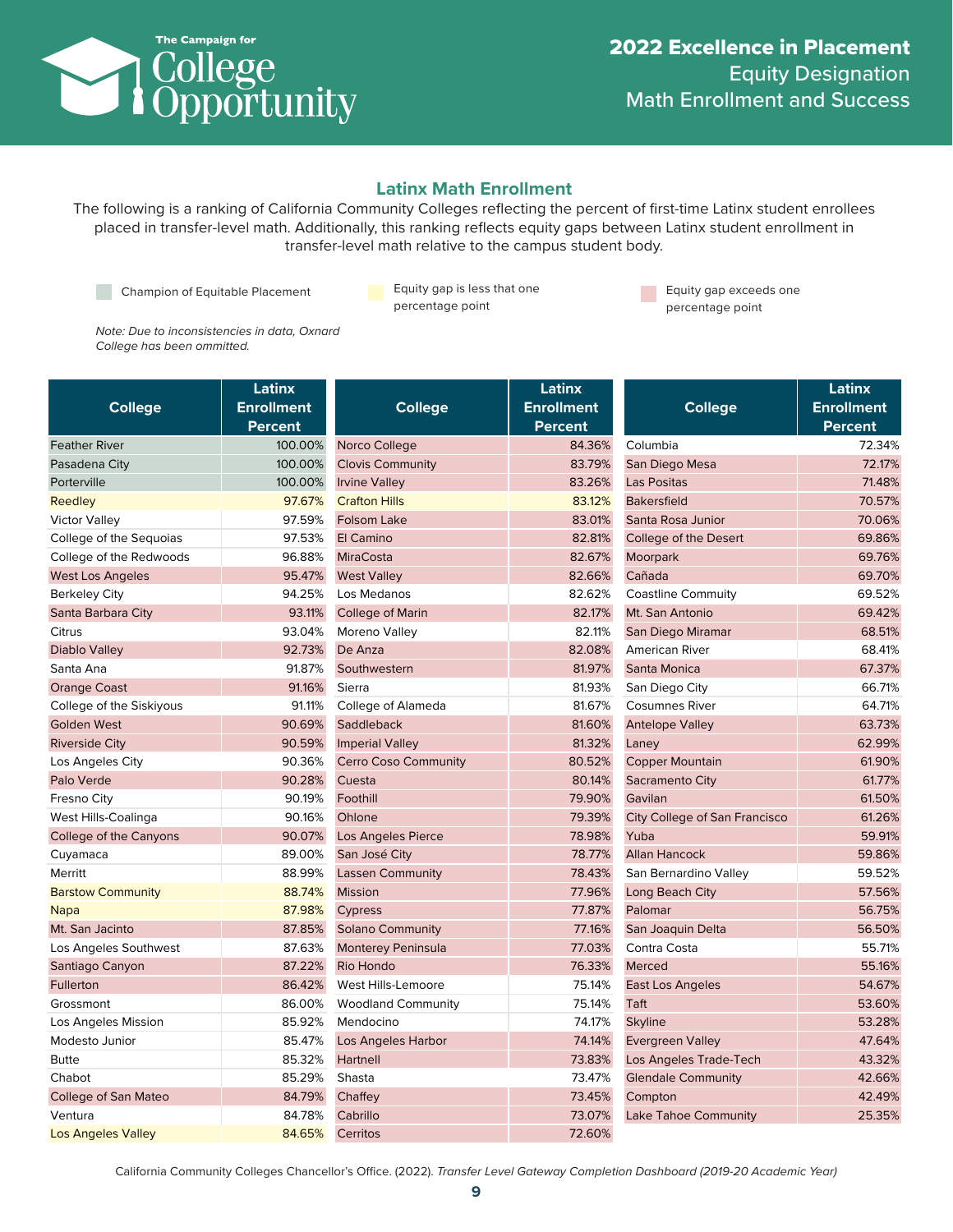

## **Latinx Math Success**

The following is a ranking of California Community Colleges reflecting the percent of Latinx students completing transferlevel math within one year of their initial enrollment in a math course. Additionally, this ranking reflects equity gaps between Latinx student success rates relative to the campus student body in transfer-level math.

Champion of Equitable Placement

- Equity gap is less that one percentage point **College not eligible for consideration**, as
- **Equity gap exceeds one** percentage point

overall success is below 60%

*Note: Due to inconsistencies in data, Oxnard College has been ommitted.*

| <b>College</b>              | Latinx<br><b>Success</b><br><b>Percent</b> | <b>College</b>              | Latinx<br><b>Success</b><br><b>Percent</b> | <b>College</b>                       | Latinx<br><b>Success</b><br><b>Percent</b> |
|-----------------------------|--------------------------------------------|-----------------------------|--------------------------------------------|--------------------------------------|--------------------------------------------|
| West Hills-Coalinga         | 64.77%                                     | Shasta                      | 47.96%                                     | <b>Modesto Junior</b>                | 38.41%                                     |
| College of the Siskiyous    | 64.44%                                     | <b>Antelope Valley</b>      | 47.95%                                     | <b>Los Angeles Pierce</b>            | 38.01%                                     |
| Mendocino                   | 60.93%                                     | <b>Imperial Valley</b>      | 47.67%                                     | <b>Bakersfield</b>                   | 37.97%                                     |
| Porterville                 | 65.49%                                     | <b>Las Positas</b>          | 46.74%                                     | Santa Ana                            | 37.68%                                     |
| Cuyamaca                    | 61.17%                                     | <b>Napa</b>                 | 46.33%                                     | Laney                                | 37.66%                                     |
| Diablo Valley               | 58.65%                                     | <b>Irvine Valley</b>        | 46.09%                                     | Santa Rosa Junior                    | 37.47%                                     |
| College of the Canyons      | 57.60%                                     | Southwestern                | 46.02%                                     | <b>Cosumnes River</b>                | 37.18%                                     |
| Santa Barbara City          | 57.59%                                     | <b>College of Alameda</b>   | 45.83%                                     | El Camino                            | 37.01%                                     |
| Los Medanos                 | 57.12%                                     | <b>Monterey Peninsula</b>   | 45.68%                                     | <b>Los Angeles Valley</b>            | 36.55%                                     |
| Ventura                     | 57.07%                                     | Ohlone                      | 45.45%                                     | <b>Allan Hancock</b>                 | 36.13%                                     |
| <b>Citrus</b>               | 56.82%                                     | <b>Mission</b>              | 45.16%                                     | Cabrillo                             | 36.02%                                     |
| <b>Feather River</b>        | 56.76%                                     | <b>Lake Tahoe Community</b> | 45.07%                                     | Sacramento City                      | 35.83%                                     |
| Reedley                     | 56.28%                                     | <b>Fresno City</b>          | 45.06%                                     | <b>City College of San Francisco</b> | 35.79%                                     |
| Hartnell                    | 55.69%                                     | Grossmont                   | 45.02%                                     | Merced                               | 35.56%                                     |
| <b>Clovis Community</b>     | 55.62%                                     | Cañada                      | 44.78%                                     | San Diego City                       | 35.44%                                     |
| <b>Folsom Lake</b>          | 55.34%                                     | San José City               | 44.62%                                     | Chaffey                              | 35.36%                                     |
| <b>Berkeley City</b>        | 54.60%                                     | <b>Crafton Hills</b>        | 44.59%                                     | Rio Hondo                            | 35.32%                                     |
| <b>Barstow Community</b>    | 54.05%                                     | <b>West Los Angeles</b>     | 44.34%                                     | <b>Los Angeles Mission</b>           | 34.79%                                     |
| <b>West Hills-Lemoore</b>   | 53.95%                                     | Contra Costa                | 44.29%                                     | Cypress                              | 34.33%                                     |
| San Diego Miramar           | 53.35%                                     | <b>Victor Valley</b>        | 44.22%                                     | Cerritos                             | 33.67%                                     |
| Norco College               | 53.24%                                     | Pasadena City               | 44.04%                                     | <b>Moreno Valley</b>                 | 33.39%                                     |
| Foothill                    | 53.00%                                     | Santiago Canyon             | 43.61%                                     | Mt. San Antonio                      | 31.57%                                     |
| Mt. San Jacinto             | 51.97%                                     | <b>Solano Community</b>     | 43.45%                                     | Los Angeles City                     | 31.54%                                     |
| Saddleback                  | 51.94%                                     | <b>Coastline Commuity</b>   | 43.32%                                     | San Joaquin Delta                    | 31.33%                                     |
| <b>Sierra</b>               | 51.81%                                     | <b>Orange Coast</b>         | 43.30%                                     | Taft                                 | 31.08%                                     |
| College of the Sequoias     | 51.76%                                     | Moorpark                    | 43.30%                                     | San Bernardino Valley                | 30.60%                                     |
| <b>MiraCosta</b>            | 51.73%                                     | <b>Skyline</b>              | 42.62%                                     | College of Marin                     | 30.57%                                     |
| <b>West Valley</b>          | 51.70%                                     | Fullerton                   | 42.24%                                     | Palomar                              | 30.34%                                     |
| San Diego Mesa              | 51.07%                                     | College of the Desert       | 42.03%                                     | <b>Copper Mountain</b>               | 27.62%                                     |
| Columbia                    | 51.06%                                     | <b>Butte</b>                | 41.06%                                     | Yuba                                 | 27.36%                                     |
| <b>Lassen Community</b>     | 50.98%                                     | <b>American River</b>       | 41.05%                                     | <b>Evergreen Valley</b>              | 27.32%                                     |
| <b>Cerro Coso Community</b> | 50.65%                                     | <b>Golden West</b>          | 41.02%                                     | Los Angeles Trade-Tech               | 27.16%                                     |
| <b>Woodland Community</b>   | 50.28%                                     | <b>Riverside City</b>       | 40.64%                                     | Long Beach City                      | 26.56%                                     |
| Cuesta                      | 50.24%                                     | Palo Verde                  | 40.28%                                     | Santa Monica                         | 25.68%                                     |
| <b>College of San Mateo</b> | 49.84%                                     | Gavilan                     | 39.91%                                     | Compton                              | 25.64%                                     |
| <b>Merritt</b>              | 49.54%                                     | Chabot                      | 39.85%                                     | East Los Angeles                     | 23.90%                                     |
| De Anza                     | 48.87%                                     | Los Angeles Southwest       | 39.78%                                     | <b>Glendale Community</b>            | 22.02%                                     |
| College of the Redwoods     | 48.44%                                     | <b>Los Angeles Harbor</b>   | 38.71%                                     |                                      |                                            |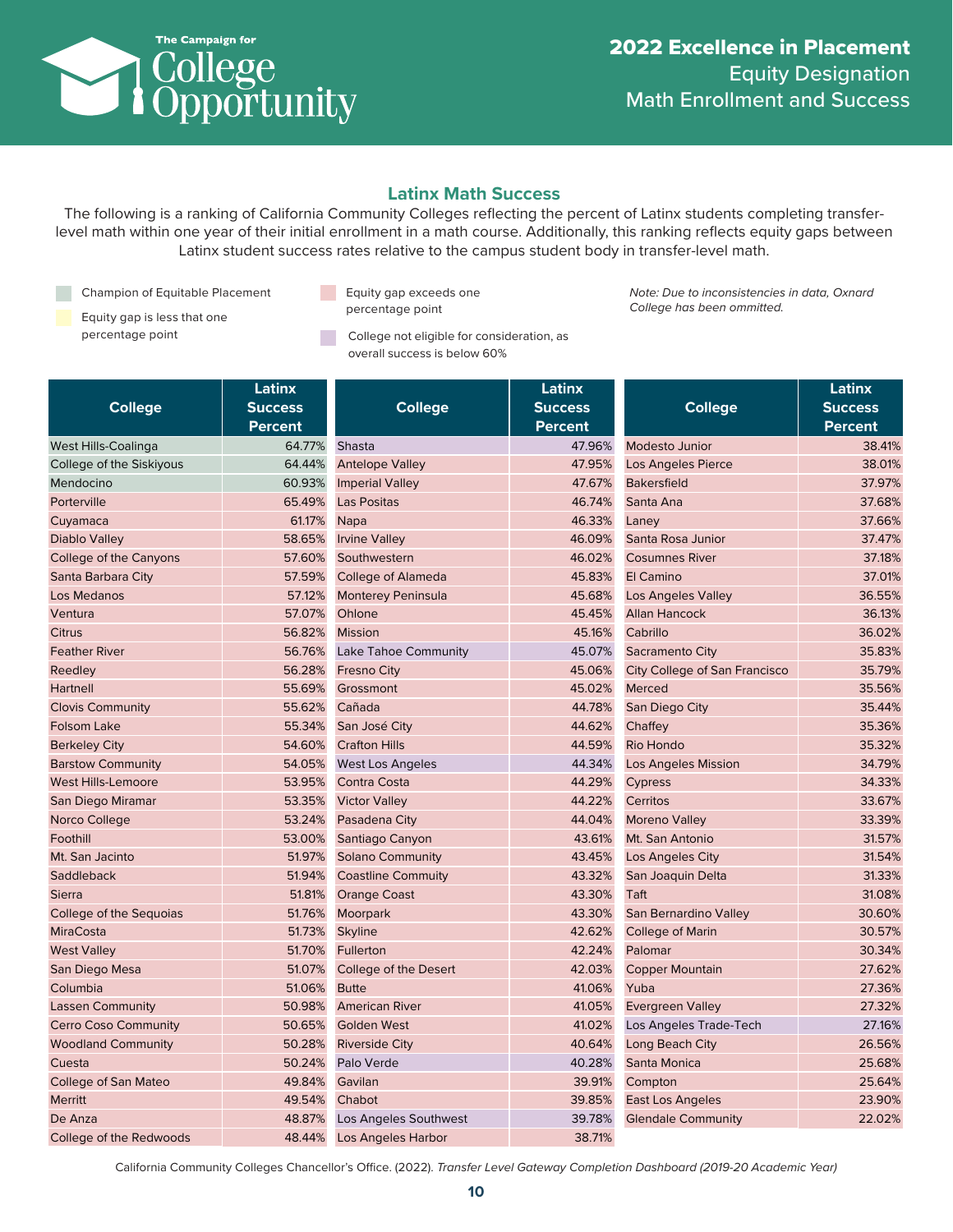

# **Black Math Enrollment**

The following is a ranking of California Community Colleges reflecting the percent of first-time Black student enrollees placed in transfer-level math. Additionally, this ranking reflects equity gaps between Black student enrollment in transfer-level Math relative to the campus student body.

Champion of Equitable Placement

- Equity gap is less that one
- Equity gap exceeds one percentage point

percentage point **College not eligible for consideration**, as fewer than 20 Black students enrolled in this cohort

*Note: Due to inconsistencies in data, Oxnard College has been ommitted.*

| <b>College</b>              | <b>Black</b><br><b>Enrollment</b><br>Percent |                     |
|-----------------------------|----------------------------------------------|---------------------|
| Pasadena City               | 100%                                         | <b>Sierra</b>       |
| College of the Sequoias     | 100%                                         | El Camino           |
| <b>Orange Coast</b>         | 100%                                         | <b>West Hills</b>   |
| <b>West Los Angeles</b>     | 95.71%                                       | Las Posita          |
| Reedley                     | 95.65%                                       | Folsom La           |
| Cuesta                      | 95.45%                                       | Cerritos            |
| Citrus                      | 94.59%                                       | Solano <sub>C</sub> |
| <b>Riverside City</b>       | 94.55%                                       | Chaffey             |
| Cuyamaca                    | 94.29%                                       | <b>Bakersfie</b>    |
| <b>Victor Valley</b>        | 92.91%                                       | San José            |
| Chabot                      | 92.13%                                       | Lassen              |
| Santa Barbara City          | 90.91%                                       | <b>West Vall</b>    |
| <b>Berkeley City</b>        | 90.00%                                       | <b>Irvine Val</b>   |
| College of the Canyons      | 89.22%                                       | <b>Cypress</b>      |
| Norco                       | 88.68%                                       | San Dieg            |
| Fullerton                   | 88.57%                                       | <b>Crafton H</b>    |
| <b>Diablo Valley</b>        | 88.37%                                       | East Los            |
| <b>Napa Valley</b>          | 88.00%                                       | Los Ange            |
| <b>Barstow Community</b>    | 86.96%                                       | Moorpark            |
| Mt. San Jacinto             | 86.82%                                       | American            |
| <b>Fresno City</b>          | 86.67%                                       | College c           |
| De Anza                     | 86.57%                                       | Los Ange            |
| Los Angeles Valley          | 85.11%                                       | Laney               |
| <b>Cerro Coso Community</b> | 84.85%                                       | College c           |
| Los Angeles Harbor          | 84.62%                                       | Sacramer            |
| Moreno Valley               | 83.54%                                       | Santa Mo            |
| <b>Merritt</b>              | 83.33%                                       | Palomar             |
| <b>MiraCosta</b>            | 82.93%                                       | Mt. San A           |
| Ohlone                      | 82.61%                                       | Antelope            |
| San Diego Miramar           | 82.35%                                       | San Dieg            |
| Grossmont                   | 81.67%                                       | Cosumne             |
| <b>Clovis Community</b>     | 81.48%                                       | Long Bea            |
| Foothill                    | 80.65%                                       | San Bern            |
| <b>Butte</b>                | 80.00%                                       | <b>Shasta</b>       |
| Southwestern                | 79.73%                                       | Compton             |
| Los Medanos                 | 79.71%                                       | <b>City Colle</b>   |
| Los Angeles City            | 79.25%                                       | Los Ange            |
| <b>Los Angeles Pierce</b>   | 78.95%                                       | San Joag            |

| <b>College</b>                | <b>Black</b><br><b>Enrollment</b><br>Percent |
|-------------------------------|----------------------------------------------|
| Sierra                        | 78.05%                                       |
| El Camino                     | 77.69%                                       |
| West Hills-Lemoore            | 77.27%                                       |
| Las Positas                   | 77.14%                                       |
| <b>Folsom Lake</b>            | 76.00%                                       |
| Cerritos                      | 74.62%                                       |
| <b>Solano Community</b>       | 74.16%                                       |
| Chaffey                       | 71.94%                                       |
| <b>Bakersfield</b>            | 71.43%                                       |
| San José City                 | 71.43%                                       |
| Lassen                        | 70.37%                                       |
| <b>West Valley</b>            | 70.00%                                       |
| <b>Irvine Valley</b>          | 69.77%                                       |
| <b>Cypress</b>                | 68.42%                                       |
| San Diego Mesa                | 67.00%                                       |
| <b>Crafton Hills</b>          | 66.67%                                       |
| East Los Angeles              | 66.67%                                       |
| <b>Los Angeles Mission</b>    | 66.67%                                       |
| Moorpark                      | 66.67%                                       |
| American River                | 66.42%                                       |
| <b>College of Alameda</b>     | 66.00%                                       |
| Los Angeles Southwest         | 65.79%                                       |
| Laney                         | 65.52%                                       |
| <b>College of San Mateo</b>   | 65.52%                                       |
| Sacramento City               | 62.80%                                       |
| Santa Monica                  | 61.78%                                       |
| Palomar                       | 60.76%                                       |
| Mt. San Antonio               | 59.76%                                       |
| <b>Antelope Valley</b>        | 59.41%                                       |
| San Diego City                | 57.14%                                       |
| <b>Cosumnes River</b>         | 56.76%                                       |
| Long Beach City               | 51.80%                                       |
| San Bernardino Valley         | 49.46%                                       |
| <b>Shasta</b>                 | 47.62%                                       |
| Compton                       | 46.67%                                       |
| City College of San Francisco | 44.86%                                       |
| Los Angeles Trade-Tech        | 43.59%                                       |
| San Joaquin Delta             | 41.07%                                       |

| <b>College</b>             | <b>Black</b><br><b>Enrollment</b><br>Percent |
|----------------------------|----------------------------------------------|
| Contra Costa               | 37.50%                                       |
| <b>Coastline Community</b> | 30.65%                                       |
| Palo Verde                 | 100%                                         |
| <b>Feather River</b>       | 100%                                         |
| Columbia                   | 100%                                         |
| College of the Redwoods    | 94.74%                                       |
| <b>Golden West</b>         | 94.12%                                       |
| Modesto Junior             | 94.12%                                       |
| Santa Ana                  | 93.75%                                       |
| Santiago Canyon            | 93.75%                                       |
| <b>Imperial Valley</b>     | 90.91%                                       |
| College of the Desert      | 76.92%                                       |
| Monterey                   | 73.68%                                       |
| Skyline                    | 73.33%                                       |
| Santa Rosa Junior          | 72.22%                                       |
| Merced                     | 66.67%                                       |
| Mission                    | 66.67%                                       |
| <b>Allan Hancock</b>       | 63.16%                                       |
| Saddleback                 | 63.16%                                       |
| Cabrillo                   |                                              |
| Cañada                     | $\ast$                                       |
| <b>Copper Mountain</b>     |                                              |
| <b>Evergreen Valley</b>    |                                              |
| Gavilan                    |                                              |
| <b>Glendale Community</b>  |                                              |
| Hartnell                   |                                              |
| Lake Tahoe Community       |                                              |
| College of Marin           |                                              |
| Mendocino                  |                                              |
| Porterville                |                                              |
| Rio Hondo                  |                                              |
| College of the Siskiyous   |                                              |
| Taft                       |                                              |
| Ventura                    |                                              |
| West Hills-Coalinga        |                                              |
| <b>Woodland Community</b>  |                                              |
| Yuba                       |                                              |
|                            |                                              |